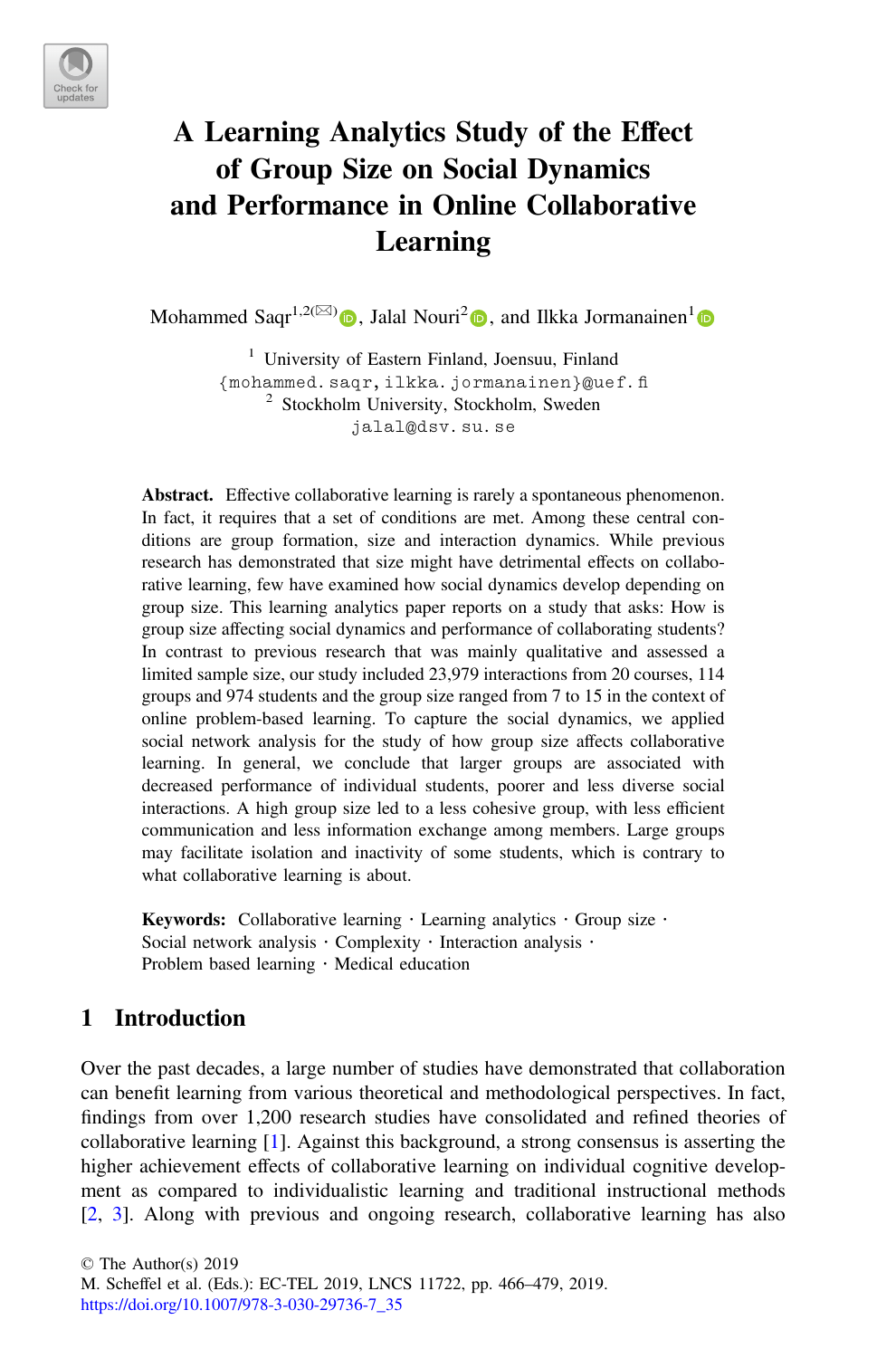increasingly gained momentum in educational systems [[1\]](#page-10-0). Since the foundation of the field of Computer supported collaborative learning (CSCL), a substantial body of research has also provided evidence on the positive effects of introducing technology into collaborative learning tasks. Several large meta-analyses indicate that participants who collaborate making use of information technology show greater increases in motivation, elaboration, dialogue and debate, higher-order thinking, self-regulation, meta- cognitive processes, and divergent thinking [\[4](#page-11-0), [5](#page-11-0)].

However, effective collaboration is rarely a spontaneous phenomenon, and not always the result of putting students together for collaborative work, but rather the result of orchestration and scaffolding of productive interactions [[6\]](#page-11-0). That is, successful collaborative learning requires that necessary conditions are met. As one of the goals of collaborative learning is to maximize the learning performance of all participating students, group composition and size become a central aspect [\[7](#page-11-0)].

#### 2 Related Work

So far research has shed light on several factors that needs to be considered when forming collaborative groups, such as students learning achievement, engagement, and interpersonal relationships [[7](#page-11-0)–[9\]](#page-11-0). However, there is little quantitative research that have investigated how group size affect the nature of collaboration and the social dynamics in groups. Furthermore, most of the research conducted have investigated smaller groups, such as dyads and triples with relatively small sample size (comparing 8–12 groups of students)  $[10]$  $[10]$ , or as in the study of Cen et al.  $(2016)$ , groups of 3 to 6 students with an analytical focus on how group size affect performance [\[11](#page-11-0)]. Akyol et al. used the concept community of inquiry (CoI) to find out that there was more effective communication in an online course than in a blended learning course. Furthermore, their results indicate that group cohesion in an online course developed throughout the course. Students' use of inclusive pronouns was low at the beginning but increased towards the end of the course. The students in the online course indicated that the class size was too big for effective development of social presence, whereas students in the other blended learning setting group with approximately same size were pleased with the class size [\[12](#page-11-0)].

In a meta-study by Lou et al. (2001), it was concluded that small group size is a significant indicator towards individual's achievement when learning with computing technologies: the students learn better in small groups [[13\]](#page-11-0). This finding is also verified in the context of problem-based learning (PBL) by Lohman and Finkelstein [\[14](#page-11-0)]. Their results show that small and medium sized PBL groups (3–6 students) rated the value of the small group discussions higher than those in larger groups [[14\]](#page-11-0). Tu and McIsaac in turn, suggest that especially in real-time online collaboration settings the group size should be limited to three participants. Otherwise, a strategy providing equal turntaking need to be applied to ensure equal opportunities for all participants. Obviously, this issue is not equally relevant in asynchronous communication, for example in discussion forums in a learning management system [[15\]](#page-11-0).

While indications have been put forward that larger group sizes might decrease participation in collaborative learning and for instance magnify the "free rider" effect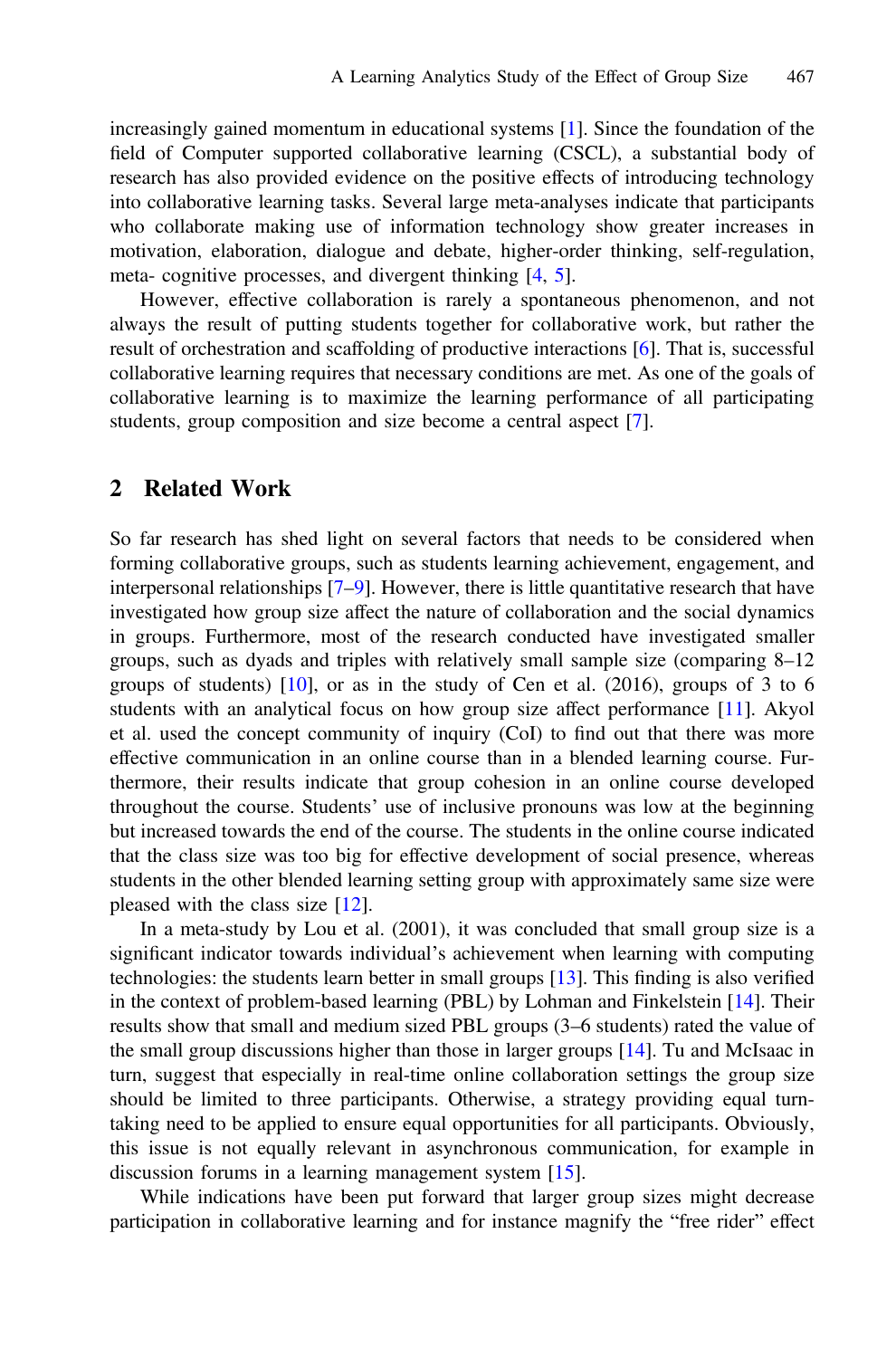(the most able members make most effort) and the "sucker effect" (the most able members expend less mental effort because of a perceived free rider situation)[\[16](#page-11-0)], few are the studies that in detail have investigated how social dynamics and social networks develop depending on group size. That is, that have scrutinized how the nature of intragroup collaboration changes with group size.

In this paper, we report a study that asks: How is group size affecting social dynamics, social networks, and performance of collaborating students? In contrast to previous research, in this learning analytics study, we examine group sizes of 7 to 15 students in the context of problem-based learning in online environments in medical education. The sample studied consist of 20 courses, 114 groups of students, and a total of 974 students. To capture the social dynamics and the social networks, we applied social network analysis, which we argue is a novel approach for the study of how group size affects collaborative learning.

#### 2.1 Social Network Analysis

Social network analysis (SNA) is a group of analytical methods and tools that are used to examine the social structures. A social structure is a collection of entities that are networked through a relationship; examples include a group of people, employees in an organization, animals in a forest, or a group of websites etc. The entities are always referred to as actors, nodes or vertices and the relationships are always referred to as links or edges [\[17](#page-11-0)]. SNA methods enable the study of the interactions and the relationships among the members of the structure through an established set of visual and mathematical methods. SNA visualization is a powerful graphical method of conveying the complexity of the relations among participants in an intuitive and easy to interpret way  $[17-19]$  $[17-19]$  $[17-19]$  $[17-19]$ . The structural properties of the actors and the structure may be more accurately captured through SNA quantitate analysis. Quantitative analysis may be performed on the structure level by computing metrics that describe the properties of the structure, such as size, interactivity or connectedness; or on the individual level by calculating the actor importance or influence in the social structure or what is known as centrality. Since importance varies in different contexts, a group of centrality measures were developed that quantify different importance concepts. Examples include popularity (degree centrality), connectedness to powerful actors (Eigen centrality), or eccentricity (isolation) [[18,](#page-11-0) [20](#page-11-0)–[22\]](#page-11-0).

SNA has been used to study interactivity of online collaborative and face-to-face learning. The most common topic was the mapping the interactivity among collaborators in online computer supported collaborative learning (CSCL) [\[23](#page-12-0), [24](#page-12-0)]. Researchers were able to map the interactions among students and identify the active, the inactive and the isolated students  $[25]$  $[25]$ . The role of teachers or moderating tutors have also been examined and how their interactions might help or otherwise hinder collaboration. SNA has also been used to diagnose and improve gaps in collaborative learning by examining the structure of networks and creating an appropriate intervention [\[26](#page-12-0)]. Researchers have used SNA centrality measures to identify roles such as leaders, collaborators, and influential students in online forums. In the same vein, centrality measures have also been used as a proxy for students' online activity to predict performance using learning analytics methods [[10,](#page-11-0) [27,](#page-12-0) [28\]](#page-12-0). SNA has been used to study semantic and epistemic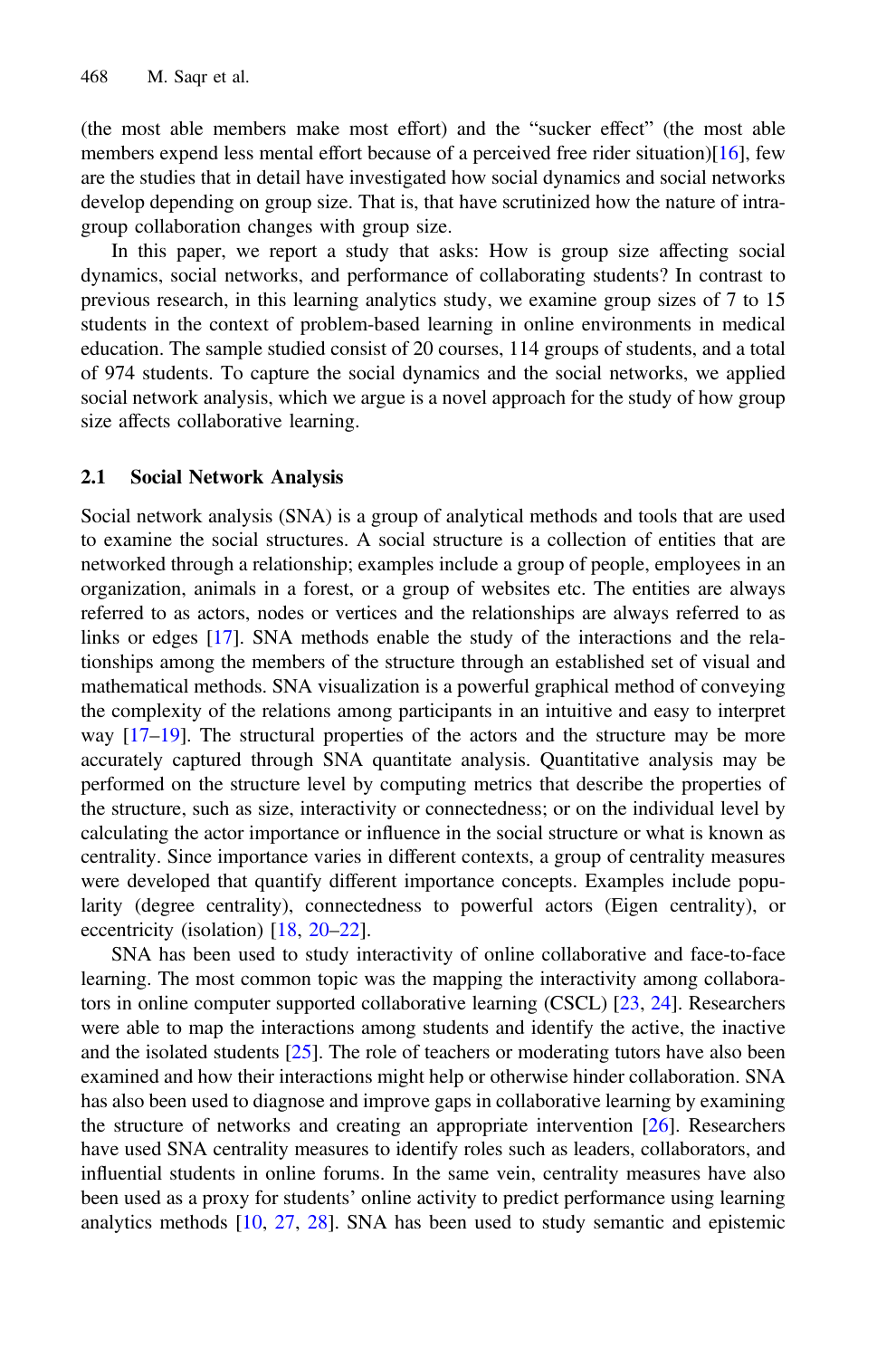networks, by examining the content of interactions and finding insights in how knowledge is constructed and exchanged among collaborators [[29,](#page-12-0) [30](#page-12-0)].

Although the breadth of applications of SNA in collaborative learning are quite extensive, the small group dynamics have received little attention. The previous examples have studies diverse types of social structures however, limited in size. In other words, most of the research so far have examined whole course networks, or few groups in a course. The small group as a unit have also garnered a considerable attention in the realm of qualitative research. However, the dynamic complex and unique structure of small group have not received the due attention with a reasonable sample size. The small group as a unit could be considered as a complex adaptive system, in which independent participants interact, self-organize and contribute to a shared understanding of a common learning objectives [[30](#page-12-0)–[32\]](#page-12-0). We therefore, set our research to study the group dynamics using network analysis technique as a main method for studying interactions in collaborative learning, and complex systems as well. Our study offers a window into the dynamics of interactions in the group, how number of students affects it and how that affects enrolled students.

## 3 Methodology

#### 3.1 The Context

Students in the University of Qassim study a problem based medical curriculum. The guiding philosophy of the curriculum is a constructivist collaborative small group teaching and learning. In each course, students are divided randomly into small groups and each group is assigned a weekly patient problem as a stimulant for discussions. Students are expected to follow the seven jump PBL approach where they start with clarifying the terms, identify the problem, brainstorm using their previous knowledge, and then formulate their learning objectives. Throughout the week, they share information online, discuss the learning issues, and by the end of the week they are supposed to reach a shared understanding of the assigned problem and the learning objectives. The PBL process is mostly online where each group discusses the assigned problem with the help of a tutor. The online discussions are based on Moodle learning management system fora. The fora are organized one thread per each weekly problem discussion, and each group is separate and can't see the other group work until the end of the week. The seven jump approach is detailed in references like [[33\]](#page-12-0).

#### 3.2 Methods

Interactions of the PBL groups were extracted from Moodle learning management system using a custom script that extracted the time stamp of each post, the subject of the post, the author, the group ID, the course ID, and the content of the post, the replies to the post and the target of each interaction. Users' metadata were also extracted such as username, email, grade, course enrollment, and completion. Data were compiled and analyzed using R programming language version 3.52. The libraries Igraph and Centiserve were used to compute the centrality measures and network parameters [[34](#page-12-0)–[37\]](#page-12-0).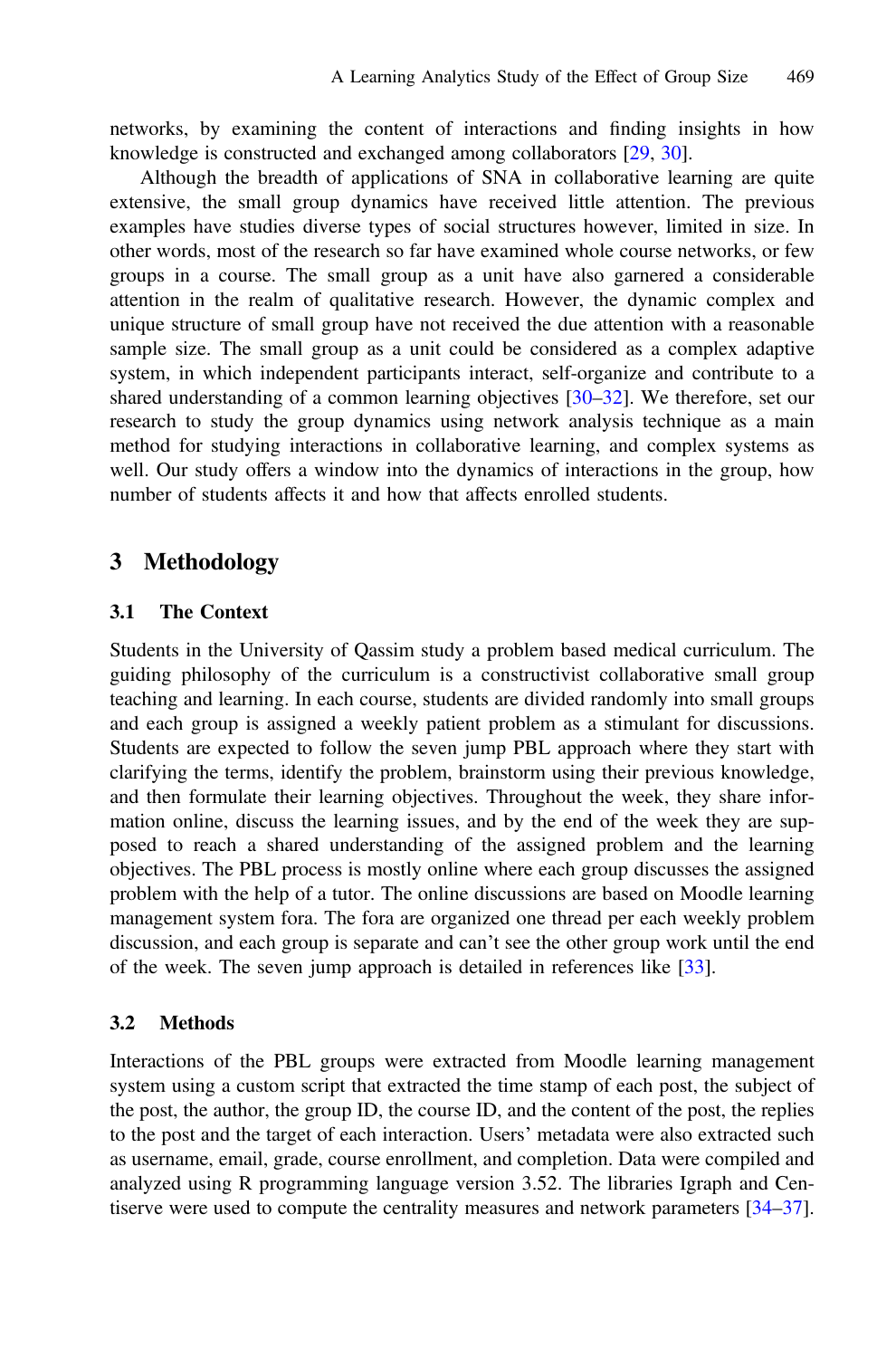Statistical analysis was also performed with R, correlations were calculated using spearman correlation coefficient since most of the parameters violated the normality assumption [\[37](#page-12-0)]. SNA visualization was done using Gephi version 9.2, using a force directed layout [[18,](#page-11-0) [38\]](#page-12-0). The layout algorithm is a simulation of a physical system in which "Nodes repulse each other like charged particles, while edges attract their nodes, like springs. These forces create a movement that converges to a balanced state". The final visualization places each node according to relationships with other nodes, so well connected nodes will be central and isolated nodes will be peripheral [[38\]](#page-12-0).

SNA Analysis. Mathematical SNA analysis was performed to calculate two levels of parameters: a group level and individual students' level. Since each group was separate and users were not allowed to enroll in other group discussions, all the centrality and SNA parameters reported here were done per group basis. In other words, the 114 student groups were separately analyzed as individual networks, all then all results were combined.

Network Level Parameters. For each network, we calculated the following parameters: Group size (number of participants in the group); edge count (number of interactions in the group); and average distance (average shortest path among participants in the group), which corresponds to the average reachability of all nodes in the network and indicate the efficiency of the network to transfer information; network density (the number of interactions in the group as a ratio to the maximum possible), which reflects the relative interactivity, cohesion and inclusion of every group member in the interactions. Other cohesion parameters calculated were the cluster coefficient which measures the tendency of the group members to cluster together; reciprocity which measures how many of the interactions were reciprocated among the same users (replied to each other's post); efficiency which reflect the efficiency of the network to act as an information exchange medium and is calculated as the inverse path length among all nodes; we also calculated group cohesion which is the minimum number of nodes to be removed that makes the graph disconnected and as such inefficient. Centralization parameters were also calculated to reflect how interactions are dominated around a central participants who acts as a hub (a dominant actor). A score of 1 means that all interactions are targeting a single person and it decreases when the interactions are distributed among participants. We also calculated the average centralities of group members (indegree, outdegree, degree, betweenness, closeness centrality and Eigen centralities)  $[20-22, 39, 40]$  $[20-22, 39, 40]$  $[20-22, 39, 40]$  $[20-22, 39, 40]$  $[20-22, 39, 40]$  $[20-22, 39, 40]$  $[20-22, 39, 40]$  $[20-22, 39, 40]$  $[20-22, 39, 40]$ . A description of these terms will follow in the next section.

Individual Level Parameters. For each individual participant, we calculated the centrality measures most relevant to a collaborative learning context and commonly used for educational contexts. There are: the *indegree* (number of received interactions by a participant), which represent number of replies to the content posted by a student, and signifies that the user has posted a content that is relevant or worth to argue, add or compliment it; the *outdegree* (outdegree is the number of interactions posted by the student) to reflect activity and effort; *degree* is the sum of indegree and outdegree. We also calculated the closeness centrality which is a measure of how close is a participant to all other participants in the group and is calculated as the reciprocal average shortest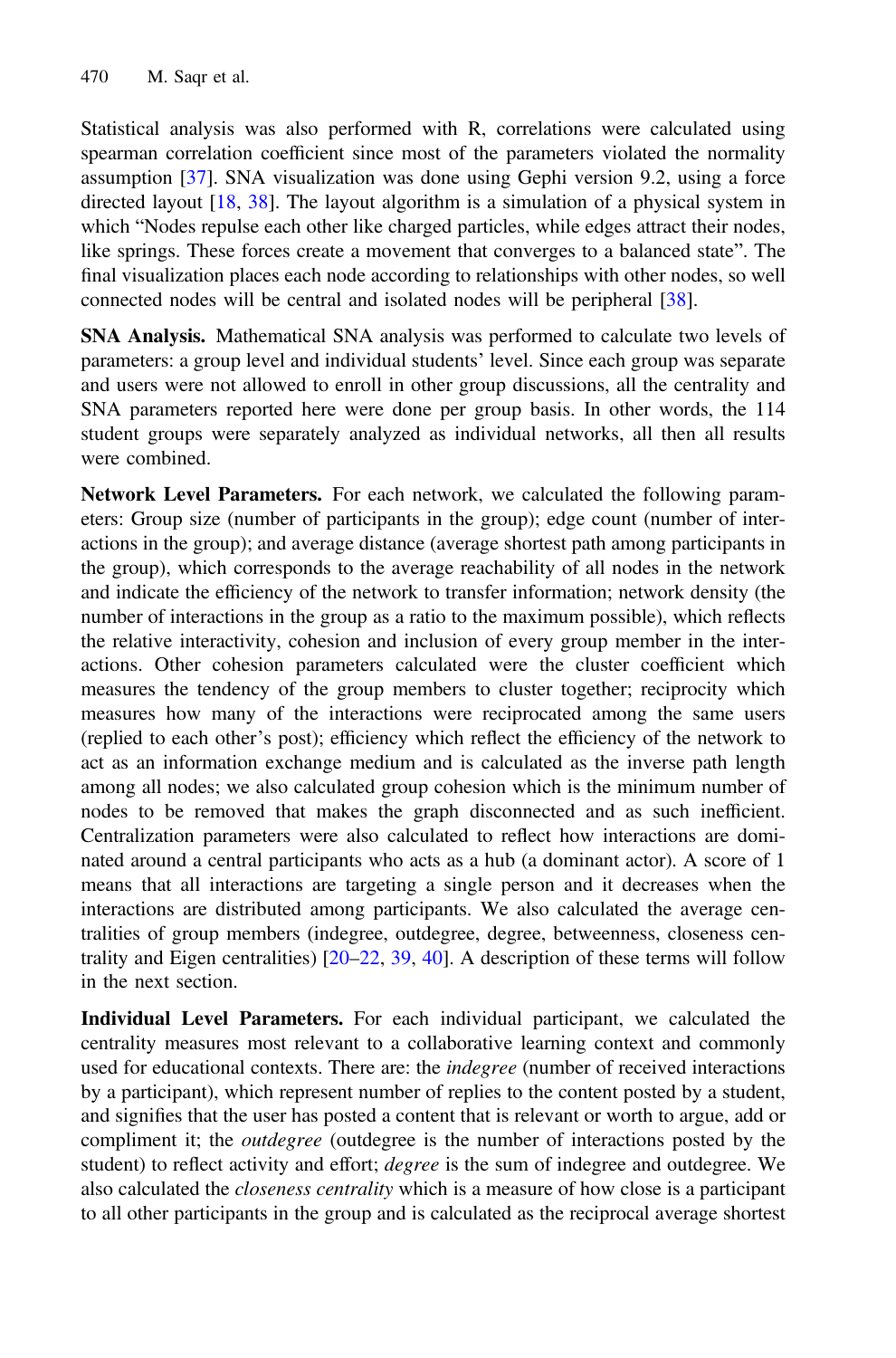path to all others. Betweenness centrality reflects how many times a person connected unconnected others (lied between them) and reflects the bridging role of a collaborator. Eigen and page rank centralities both reflect not just the number of connections but how strong their connections are and how the nodes a user connected to are important, a reflection of the worth of connections. Efficiency and clustering have been reflected upon above. While we have tried to give an account on all used indices and parameters, an elaborated discussion about these parameters is beyond the scope of this paper [[20](#page-11-0)– [22,](#page-11-0) [40](#page-12-0)]. Rich description of the concepts and their mathematical background is presented in other papers  $[20-22]$  $[20-22]$  $[20-22]$  $[20-22]$ .

### 4 Results

The study included 20 courses, 974 students, 114 tutors. Forty-one students in all courses were assigned to groups but did not attend the course and their data were removed. The number of students per course ranged from 45 to 54, the mean number of interactions per course was 1,198.95 (range 420 to 3,134) totaling 23,979 interactions. Twelve courses had 5 groups, six courses had 7 groups and two courses had six groups with a total of 114 groups. The number of students per group ranged from 7 to 15 with 11 being the mode (the most frequent). Since the courses were organized into small groups and each group was separate, we report the properties of the groups in details in Table [1.](#page-7-0) The mean density of interactions was 0.42, a fairly high density indicating the high reactivity of most groups. The mean degree per course was 33.44 which is also relatively high, indicating that the groups were mostly active. The average mean distance was 1.57, which indicates that students were reasonably connected. The average Eigen centrality was 0.46, an indication of high connectedness. In summary, the general properties of the groups are of dense interactive groups with participation of most students. Of course, some groups were not active as others as shown in Fig. [1](#page-6-0). Eight groups had a mean degree less than 4, and seven groups had a density of interactions below 0.1. A visual plot of all groups is shown in Fig. [1](#page-6-0). A closer visualization of two groups presented in Fig. [2](#page-6-0) shows an example of the difference between a small group and a large group. In Fig. [2,](#page-6-0) the larger group is almost divided into two almost isolated subgroups. An efficient group would have all members engaged in a mutual discussion, inclusive of all members and not divided.

#### 4.1 Correlation with Grade

There was a statistically significant negative correlation between the size of the group and the performance of the group members ( $r = 0.22$ ,  $p < 0.001$ ). To have a deeper look into the group dynamics and how interactions influence participants, we investigate four groups of parameters worth studying in relation to group size, namely: group effort and productivity, group connectivity and cohesion, efficiency of interactions as well as centralization.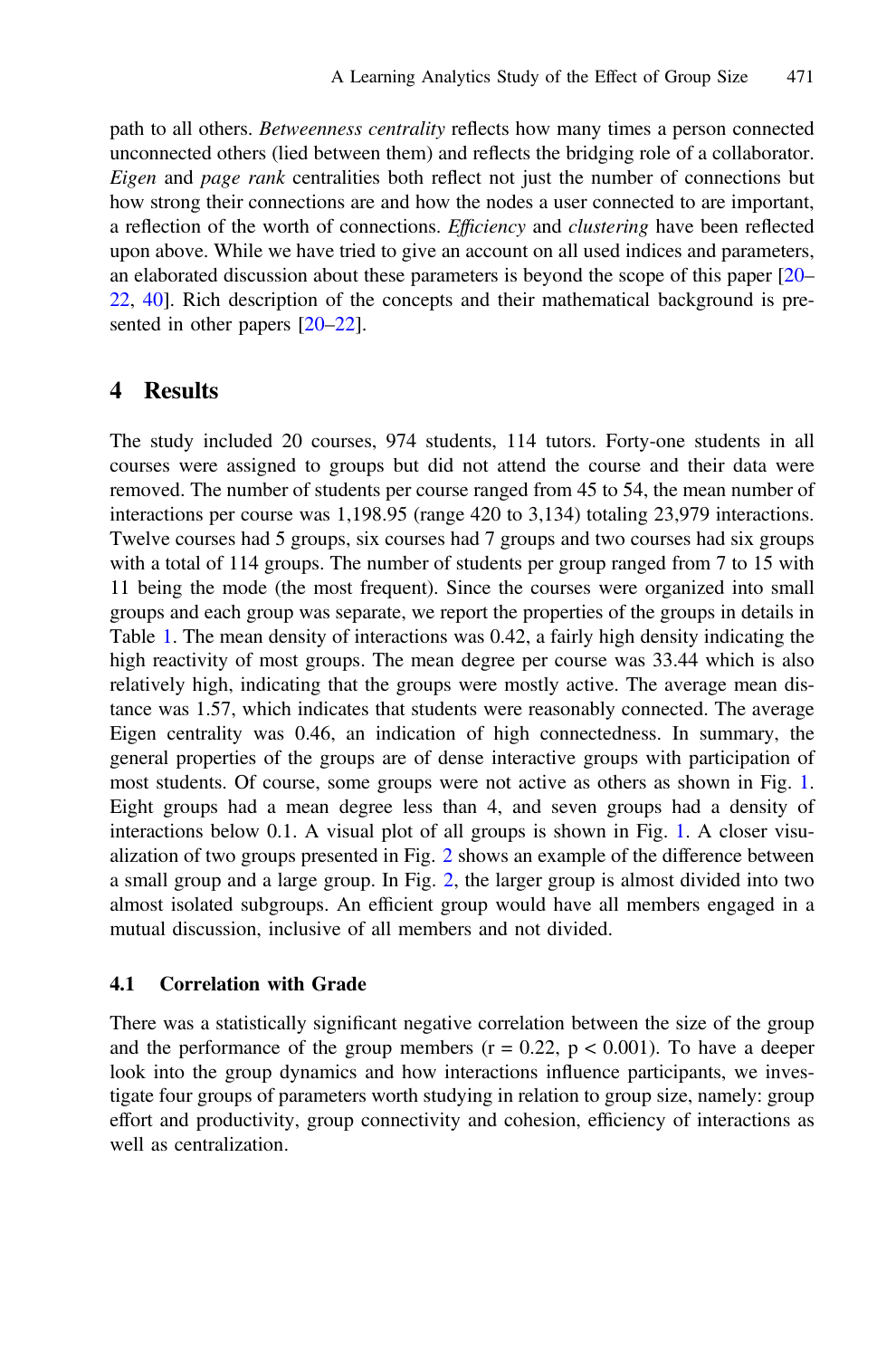<span id="page-6-0"></span>

Fig. 1. A visualization of 114 groups' interactions plotted in graphs. The figure shows that small groups seem to be cohesive and dense, while large groups tend to have isolated students as pointed with the blue arrows. It also shows some isolated nodes, which represent course organizers who visited the groups to announce or comment (examples are pointed at with green arrows). (Color figure online)



Fig. 2. A visualization of two groups, a large group (left) and small group (right): the figure presents two groups, Group "A" on the left, which is a large group of 14 students, where there are two interacting subgroups, a small of subgroup of five, and a larger subgroup of 9 students. The overall interactions in group A were low, density of interactions (density  $= 0.34$ ), with less cohesive structure, and the collaborators were distanced by longer path (Average path  $= 2.1$ ). Furthermore, the group A shows lower clustering (0.46) and lower efficiency of information exchange (efficiency  $= 0.69$ ). On the right, group B shows with more interactions and cohesion (Density  $= 0.89$ , Average path  $= 1.1$ , Clustering 0.96, efficiency  $= 0.98$ ). Legend: each circle represents a node, arrows represents direction of interactions, the size of the nodes correspond to number of interactions (degree), color represents closeness centrality. (Color figure online)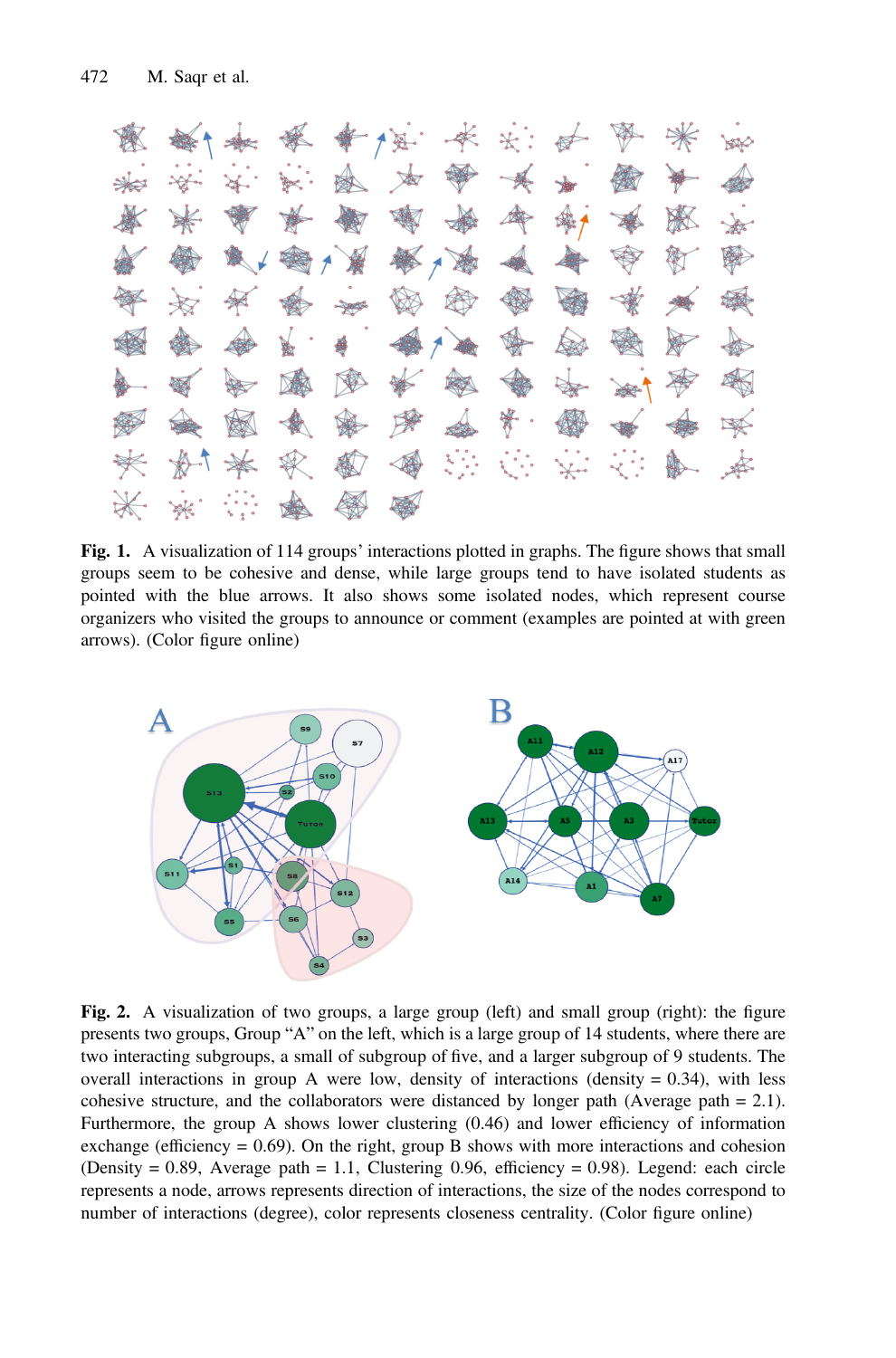#### <span id="page-7-0"></span>4.2 Group and Size Dynamics

Regarding group effort and interactivity, there was a positive correlation between the number of interactions and group size  $(r = 0.225^*$ ,  $p = 0.016$ ), however, using the mean degree and its variants (in and outdegree), which control for the group size showed that they were not significantly positively correlated ( $r = 0.028$ ,  $p < 0.764$ ), which means that the average number of interactions per a member is comparable in small and large groups. Groups with larger sizes did not motivate members to participate more than in small groups. Similarly, the mean reciprocity was not correlated with size of the group ( $r = -0.032$ ,  $p = 0.736$ ). As such, members of all groups would receive comparable number of replies. These findings indicate that larger groups did not result in more productive members or more replies. Regarding connectivity, expectedly, the larger was the group size, the more it was associated with higher levels of mean betweenness centralities ( $r = 0.405$ ,  $p < 0.001$ ), as more participants play the bridging role among group members.

With larger group members there was more chances of connecting and bridging the distant others. The mean closeness centrality was negatively and strongly correlated with group size ( $r = -0.725$ ,  $p < 0.001$ ). This is an indication of how large group size would facilitate the isolation of some students and may also create isolated subgroups as shown in Fig. [2](#page-6-0). Furthermore, isolated students may go unnoticed by the moderators or rely on others who do the work. In the mean vein, the average distance was positively correlated with group size  $(r = 0.268, p < 0.001)$ , confirming the closeness and reachability difficulties in larger groups. The mean Eigen centrality were also negatively correlated with group size ( $r = -0.343$ ,  $p < 0.001$ ). This is an interesting result, as one would expect the opposite, that is, with a larger group it would be easier to make connections to influential people.

| <b>Statistic</b>            |      |                          |        |                |
|-----------------------------|------|--------------------------|--------|----------------|
|                             |      | Minimum   Maximum   Mean |        | Std. Deviation |
| Number of students          |      | 15                       | 8.54   | 1.89           |
| Number of interactions      | 39   | 835                      | 210.34 | 149.7          |
| Network density             | 0.02 | 0.89                     | 0.42   | 0.21           |
| Mean distance               | 1.00 | 2.50                     | 1.57   | 0.29           |
| Mean degree                 | 5.57 | 104.38                   | 33.44  | 21.20          |
| Mean betweenness centrality | 0.00 | 16.38                    | 5.07   | 3.04           |
| Mean closeness centrality   | 0.01 | 0.11                     | 0.06   | 0.02           |
| Mean Eigen centrality       | 0.08 | 0.81                     | 0.46   | 0.17           |

Table 1. Descriptive statistics

Regarding the cohesion parameters, we measured four parameters. Density of interactions was negatively correlated with the group size  $(r = -0.294, p < 0.001)$ . This is an indication that an increasing group size negatively impacts the cohesion of the group. Efficiency – a measure of communicability – was also negatively correlated with group size  $(r = -0.34, p < 0.001)$ , as well as vertex cohesion  $(r = -0.236,$  $p < 0.001$ ), and clustering coefficient (r = −0.209, p < 0.001), indicating that a larger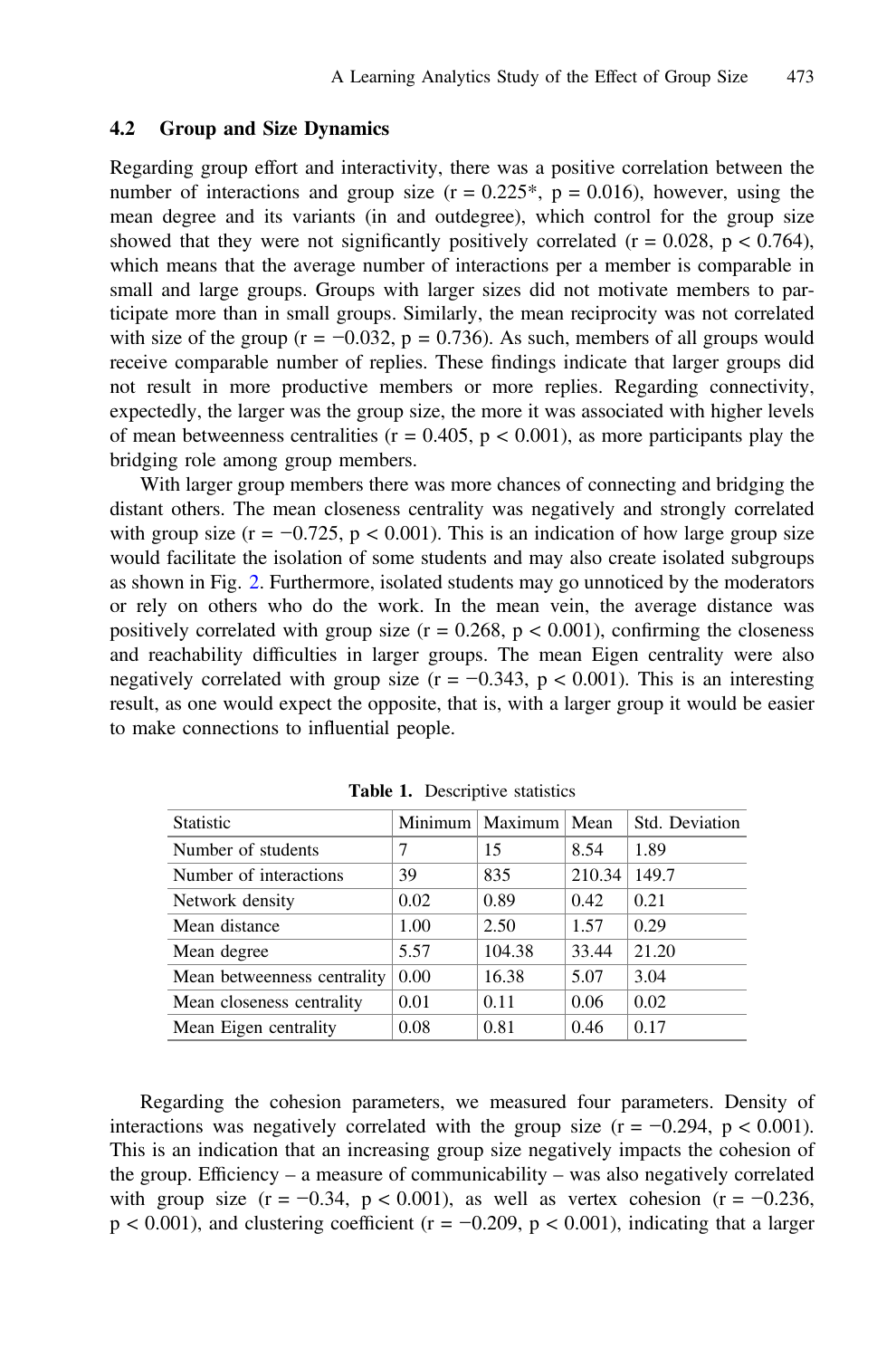group tends to be less cohesive, and members tend not to cluster together. These results confirm the previous ones that larger groups tend to have less reachability, therefore act as a good medium for isolated and inactive students, which is contrary to what collaborative learning is about. The last group of parameters that we examined, was the emergence of hubs or leader participants who would drive or motivate the interactions in larger groups. However, the results showed that group size is not correlated with the likelihood of having such leaders (Table 2).

| Node count                  | r        | p       |
|-----------------------------|----------|---------|
|                             |          |         |
| Edge count                  | .225     | 0.016   |
| Reciprocity                 | $-0.032$ | 0.736   |
| Mean degree                 | 0.028    | 0.764   |
| Mean in degree/outdegree    | 0.028    | 0.764   |
| Mean distance               | 0.268    | 0.004   |
| Mean betweenness centrality | 0.405    | < 0.001 |
| Mean closeness centrality   | $-0.725$ | < 0.001 |
| Mean Eigen centrality       | $-0.343$ | < 0.001 |
| Vertex cohesion             | $-0.236$ | 0.012   |
| Network Density             | $-0.294$ | 0.001   |
| Efficiency                  | $-0.340$ | < 0.001 |
| Transitivity                | $-0.209$ | 0.026   |
| <b>Hubs</b>                 | 0.091    | 0.337   |
| Centralization indegree     | $-0.022$ | 0.819   |
| Centralization outdegree    | 0.041    | 0.662   |

Table 2. Correlation between group parameters and size

## 4.3 Individuals Students' Level

On the individual students' level, there were some interesting results. Being in a small or larger group did not affect the average level of interactions (as measured by the quantity of indegree or outdegree centralities). Larger groups however had, as mentioned before, a longer path distance and less closeness centrality, which was manifested as a negative correlation coefficient between group size and student performance. That was also demonstrated through a positive correlation between eccentricity and performance. Students in larger groups tended to have fewer valuable connections to connected students (lower Eigen centrality and page rank). Also, it's worth noting that the efficiency (role in exchange of information) was negatively correlated with the group size. In summary, the results of individual students corroborate those of the groups; that larger groups tend to have negative influence on interacting students. Full details are shown in Table [3](#page-9-0).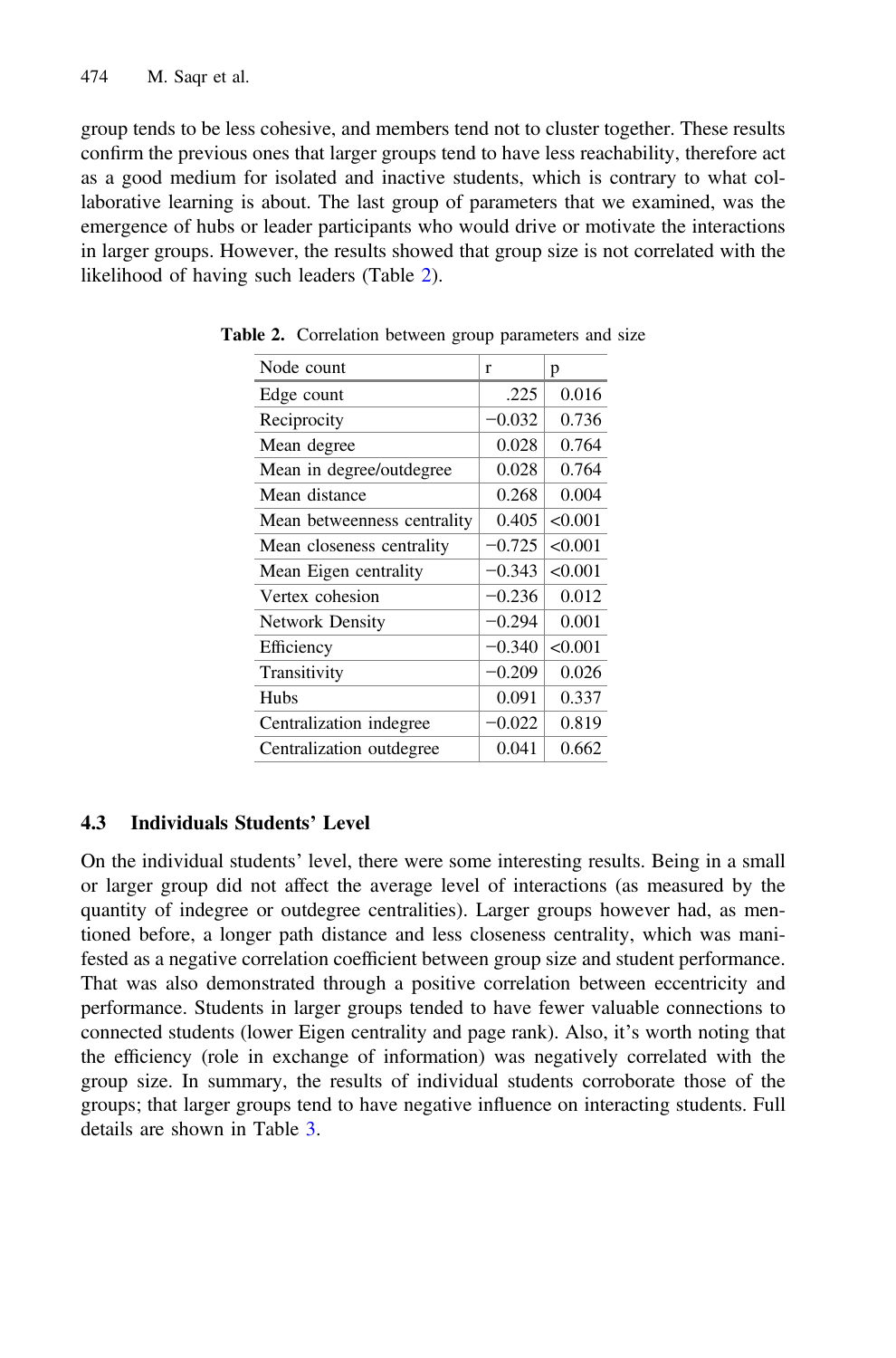| Centrality measure | $\mathbf{r}$ | p       |
|--------------------|--------------|---------|
| Indegree           | $-.003$      | 0.931   |
| Outdegree          | $-.016$      | 0.608   |
| Degree             | $-.010$      | 0.755   |
| Closeness          | $-.317$      | < 0.001 |
| <b>Betweenness</b> | .023         | .480    |
| Clustering         | $-.086$      | 0.007   |
| Eccentricity       | .105         | 0.001   |
| Efficiency         | $-.130$      | < 0.001 |
| Eigen c.           | $-.093$      | .004    |
| Page rank          | $-0.233$     | < 0.001 |

<span id="page-9-0"></span>Table 3. Correlation of individual centrality measures with group size

## 5 Discussion

Today collaborative learning is a quite common pedagogical method in higher education and we see that many educational institutions enact this method in online environments. However, from previous research we have learned that effective collaborative learning rarely is a spontaneous phenomenon and that several factors needs to be considered for achieving successful collaboration [\[6](#page-11-0)]. One such factor relates to group size. While previous research has demonstrated that larger group sizes might have detrimental effects on collaborative learning (for example [[14,](#page-11-0) [15](#page-11-0), [28\]](#page-12-0)), few are the studies that in detail have examined how social dynamics develop depending on group size, especially when the group size is in the range of  $7-15$  students which is common in for instance medical education where students work in teams in problem-solving scenarios. Thus, in this learning analytics study, we used social network analysis to understand the effect of group size on performance and in particular on the social dynamics in the collaborative groups. The analysis conducted resulted in the following conclusions:

In general, we conclude that larger groups are negatively correlated with individual students' performance. While this result might be expected also in the light of the previous research [[12](#page-11-0)–[14](#page-11-0)], the social network analysis shed light on the "why" by describing how specific aspects of collaboration, and how the nature of the social dynamics, changes with increasing group size. Firstly, the findings demonstrated that there was a positive correlation between the number of interactions and group size, however, the mean degree and its variants (in and out degree) were not significant. This means that a group size increases the total number of interactions but does not motivate members to participate more or less than in small groups. In our study, the closeness centrality, the average distance, and the mean Eigen centrality measures rendered negative correlations with group size. Based on this, we conclude that students in larger groups have more difficulties to make connections to influential peers. Looking at these results from a theoretical perspective, one could make the interpretation that larger groups create less opportunities for students to work in their proximal development zones with more competent peers [[41\]](#page-13-0), as the distance to the competent peers is larger (captured by the average distance, closeness and Eigen centrality measures).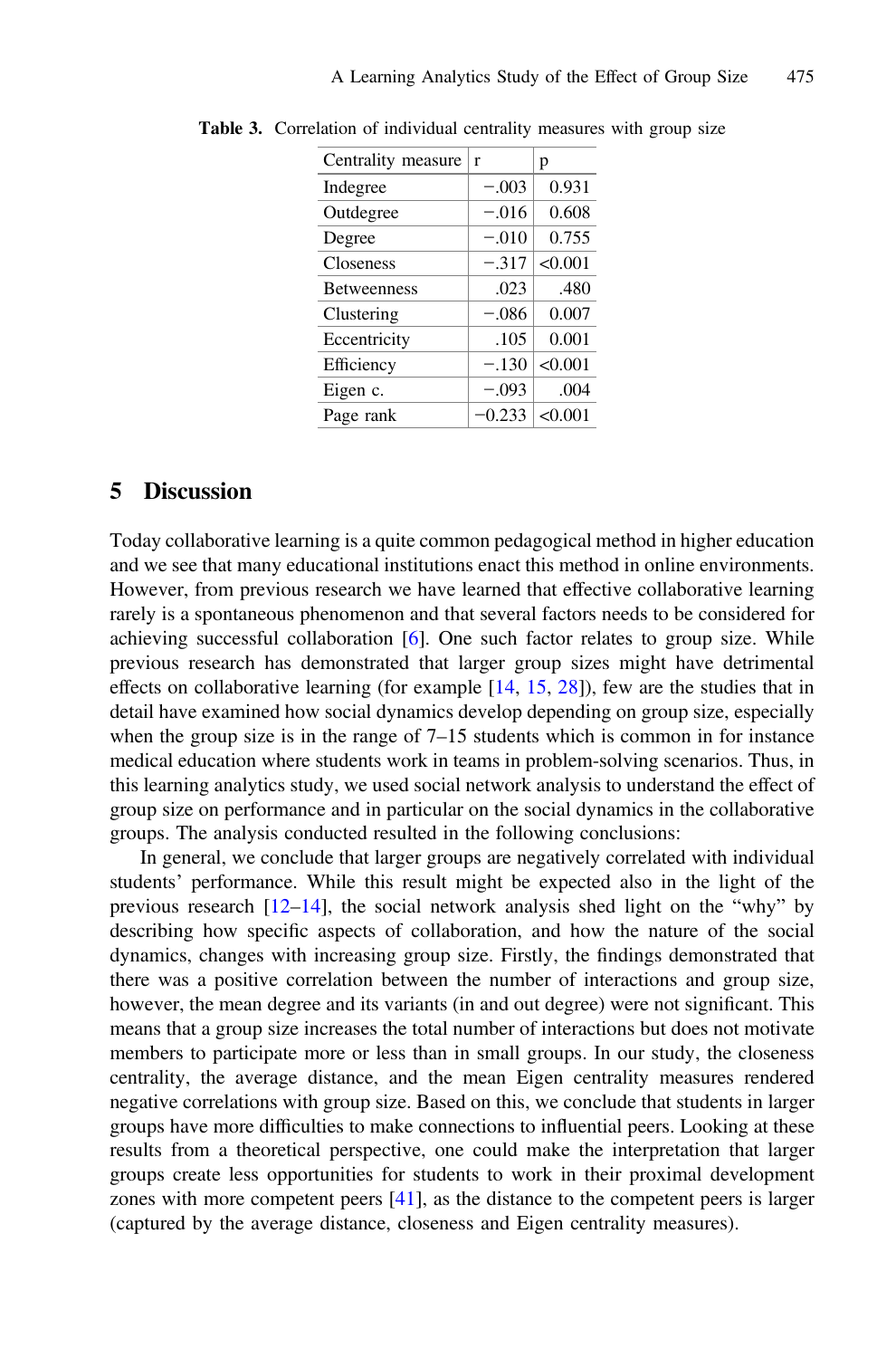<span id="page-10-0"></span>Furthermore, the findings also showed that density of interactions was negatively correlated with group size, an indication that an increasing group size, negatively impacts the cohesion of the group. Group efficiency and communicability were also negatively correlated with group size, as well as cohesion and clustering coefficient, indicating that a larger group tends to be less cohesive, and members tend not to socially cluster together. These findings are in line with the results by Akyol et al. [[12\]](#page-11-0), where it was concluded that development of social presence in a big group was more difficult in an online course than it was in a blended learning setting. Thus, we can conclude that a larger group does not lead to more interactions, but to a less cohesive group, with less efficient communication and information exchange among members. That is, as the group size increases it likely becomes more difficult to achieve the fundamental characteristics of productive collaborative learning, namely: "a coordinated, synchronous activity that is the result of a continued attempt to construct and maintain a shared conception of a problem" [[42\]](#page-13-0).

Generally speaking, this quantitative social network analysis of group size corroborates and extend Lohman & Finkelstein's who provided a student perspective on group size, showing that students in small and medium sized PBL groups (3–6 students) rated the value of the small group discussions higher than those in larger groups [[14\]](#page-11-0). This study corroborates and extends Lohman & Finkelstein's in the sense that we quantitatively have shown that the nature of social dynamics in larger groups indeed are different from small group dynamics, and at the same time, we extend their work by providing detailed quantitative and visual descriptions for how social dynamics change as group size increases, using the lens of social network analysis. As far as we are aware, this is the first study that have used social network analysis to study group size effects on social dynamics in the context of collaborative learning, which is one of the novel contributions of this paper [\[14](#page-11-0)].

Overall, the results of this study encourage us to rethink the group sizes that are used in collaborative learning scenarios in education. Although it might be practical because of limited teacher resources and economy, larger groups seem to perform less well and we risk that students that need learning with more competent peers but don't have the conditions to do so, risk to underachieve and dropout, which has severe consequences for individuals, institutions and societies. For future work, we recommend the use of social network analysis to study how social dynamics are shaped in smaller groups than the ones focused on in this paper.

## References

- 1. Johnson, D.W., Johnson, R.T.: An educational psychology success story: social interdependence theory and cooperative learning. Educ. Res. 38, 365–379 (2009). [https://doi.org/](http://dx.doi.org/10.1037/pspa0000044) [10.1037/pspa0000044](http://dx.doi.org/10.1037/pspa0000044)
- 2. Johnson, D.W., Johnson, R.T.: The internal dynamics of cooperative learning groups. In: Slavin, R., Sharan, S., Kagan, S., Hertz-Lazarowitz, R., Webb, C., Schmuck, R. (eds.) Learning to Cooperate, Cooperating to Learn, pp. 103–124. Springer, Boston (1985). [https://](http://dx.doi.org/10.1007/978-1-4899-3650-9_4) [doi.org/10.1007/978-1-4899-3650-9\\_4](http://dx.doi.org/10.1007/978-1-4899-3650-9_4)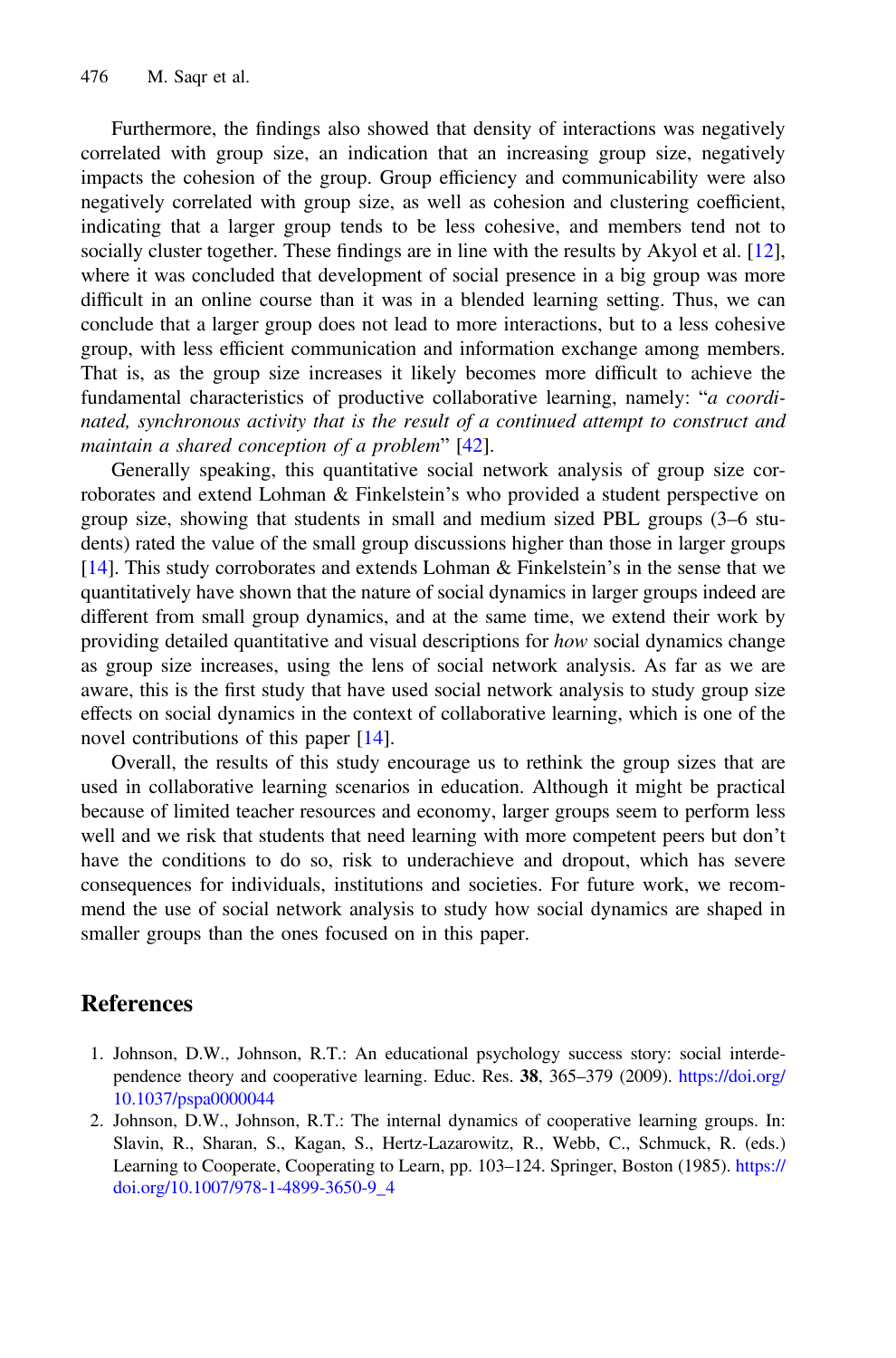- <span id="page-11-0"></span>3. Slavin, R.E.: Research on cooperative learning and achievement: what we know, what we need to know. Contemp. Educ. Psychol. 21, 43–69 (1996)
- 4. Tutty, J.I., Klein, J.D.: Computer-mediated instruction: a comparison of online and face-toface collaboration. Educ. Technol. Res. Dev. 56, 101–124 (2008)
- 5. Dillenbourg, P., Järvelä, S., Fischer, F.: The evolution of research on computer-supported collaborative learning. In: Balacheff, N., Ludvigsen, S., de Jong, T., Lazonder, A., Barnes, S. (eds.) Technology-Enhanced Learning, pp. 3–19. Springer, Dordrecht (2009). [https://doi.](http://dx.doi.org/10.1007/978-1-4020-9827-7_1) [org/10.1007/978-1-4020-9827-7\\_1](http://dx.doi.org/10.1007/978-1-4020-9827-7_1)
- 6. Dillenbourg, P., Schneider, D.: Mediating the mechanisms which make collaborative learning sometimes effective. Int. J. Educ. Telecommun. 1, 131–146 (1995)
- 7. Lin, Y.-T., Huang, Y.-M., Cheng, S.-C.: An automatic group composition system for composing collaborative learning groups using enhanced particle swarm optimization. Comput. Educ. 55, 1483–1493 (2010)
- 8. Wilkinson, I.A.G., Fung, I.Y.Y.: Small-group composition and peer effects. Int. J. Educ. Res. 37, 425–447 (2002)
- 9. Meyer, D.: OptAssign—a web-based tool for assigning students to groups. Comput. Educ. 53, 1104–1119 (2009)
- 10. Veerman, A., Veldhuis-Diermanse, E.: Collaborative learning through computer-mediated communication in academic education. In: Euro CSCL, pp. 625–632 (2001)
- 11. Cen, L., Ruta, D., Powell, L., Hirsch, B., Ng, J.: Quantitative approach to collaborative learning: performance prediction, individual assessment, and group composition. Int. J. Comput. Collab. Learn. 11, 187–225 (2016)
- 12. Akyol, Z., Garrison, D.R., Ozden, M.Y.: Online and blended communities of inquiry: exploring the developmental and perceptional differences. Int. Rev. Res. Open Distrib. Learn. 10, 65 (2009). [https://doi.org/10.19173/irrodl.v10i6.765](http://dx.doi.org/10.19173/irrodl.v10i6.765)
- 13. Lou, Y., Abrami, P.C., D'Apollonia, S.: Small group and individual learning with technology: a meta-analysis. Rev. Educ. Res. 71, 449–521 (2001). [https://doi.org/10.3102/](http://dx.doi.org/10.3102/00346543071003449) [00346543071003449](http://dx.doi.org/10.3102/00346543071003449)
- 14. Lohman, M.C., Finkelstein, M.: Designing groups in problem-based learning to promote problem-solving skill and self-directedness. Instr. Sci. 28, 291–307 (2000). [https://doi.org/](http://dx.doi.org/10.1023/A:1003927228005) [10.1023/A:1003927228005](http://dx.doi.org/10.1023/A:1003927228005)
- 15. Tu, C.-H., McIsaac, M.: The relationship of social presence and interaction in online classes. Am. J. Distance Educ. 16, 131–150 (2002). [https://doi.org/10.1207/S15389286AJDE1603\\_2](http://dx.doi.org/10.1207/S15389286AJDE1603_2)
- 16. Salomon, G., Globerson, T.: When teams do not function the way they ought to. Int. J. Educ. Res. 13, 89–99 (1989)
- 17. Borgatti, S.P., Mahra, A., Brass, D.J., Labianca, G.: Network analysis in the social sciences. Science 323, 892–895 (2009). (80), [https://doi.org/10.1126/science.1165821](http://dx.doi.org/10.1126/science.1165821)
- 18. Le Grand, B., Heymann, S.: Visual analysis of complex networks for business intelligence with Gephi. In: 1st International Symposium on Visualisation and Business Intelligence, in conjunction with the 17th International Conference Information Visualisation. (2013)
- 19. Saqr, M., Fors, U., Tedre, M.: How the study of online collaborative learning can guide teachers and predict students' performance in a medical course. BMC Med. Educ. 18 (2018). [https://doi.org/10.1186/s12909-018-1126-1](http://dx.doi.org/10.1186/s12909-018-1126-1)
- 20. Freeman, L.C.: Centrality in social networks conceptual clarification. Soc. Netw. 1, 215–239 (1978). [https://doi.org/10.1016/0378-8733\(78\)90021-7](http://dx.doi.org/10.1016/0378-8733(78)90021-7)
- 21. Lü, L., et al.: Vital nodes identification in complex networks. Phys. Rep. 650, 1–63 (2016). [https://doi.org/10.1016/j.physrep.2016.06.007](http://dx.doi.org/10.1016/j.physrep.2016.06.007)
- 22. Liao, H., Mariani, M.S., Medo, M., Zhang, Y.C., Zhou, M.Y.: Ranking in evolving complex networks. Phys. Rep. 689, 1–54 (2017). [https://doi.org/10.1016/j.physrep.2017.05.001](http://dx.doi.org/10.1016/j.physrep.2017.05.001)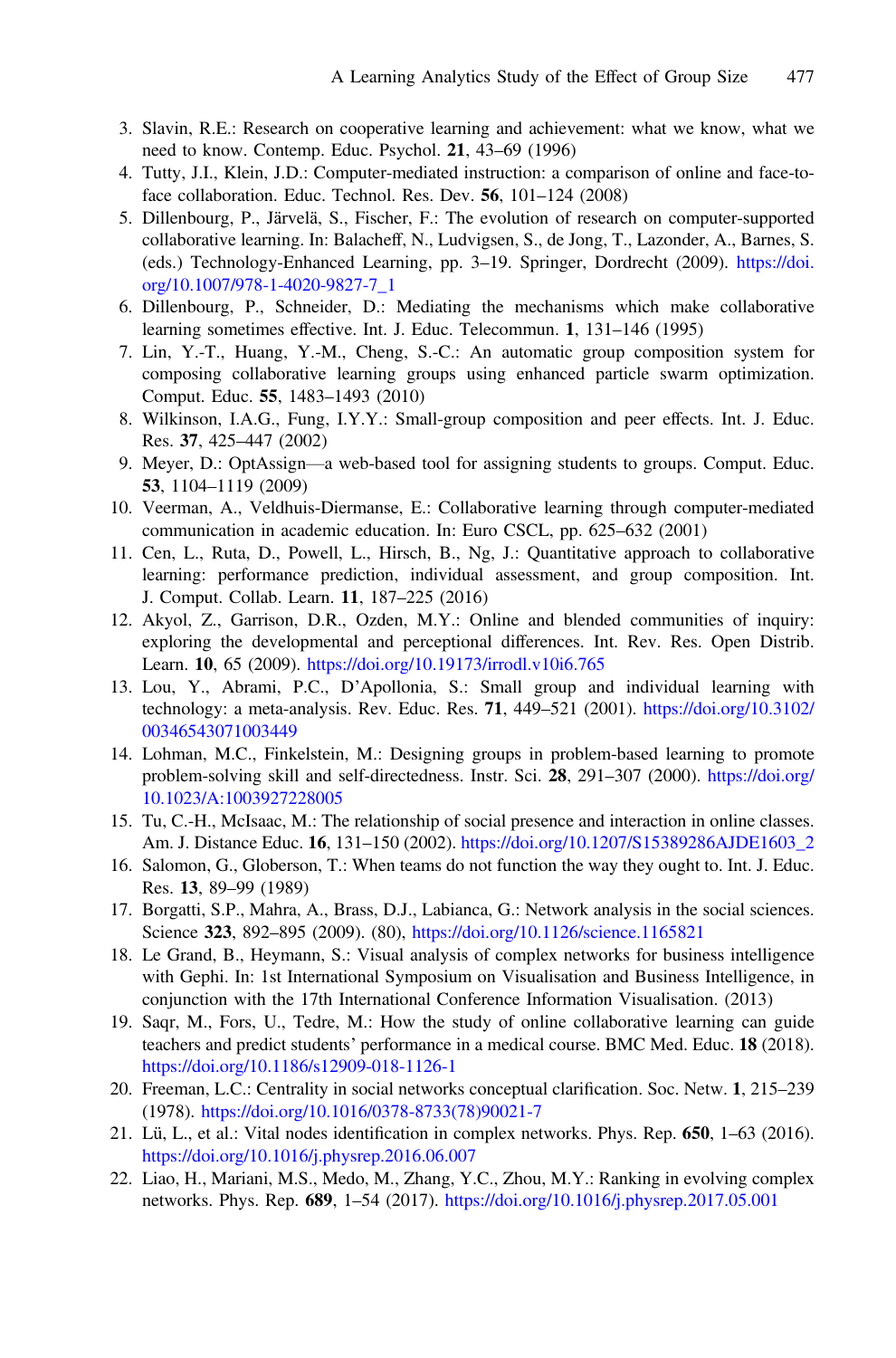- <span id="page-12-0"></span>23. Cela, K.L., Sicilia, M.Á., Sánchez, S.: Social network analysis in E-Learning environments: a preliminary systematic review. Educ. Psychol. Rev. 27, 219–246 (2014). [https://doi.org/10.](http://dx.doi.org/10.1007/s10648-014-9276-0) [1007/s10648-014-9276-0](http://dx.doi.org/10.1007/s10648-014-9276-0)
- 24. Dado, M., Bodemer, D.: A review of methodological applications of social network analysis in computer-supported collaborative learning. Educ. Res. Rev. 22, 159–180 (2017). [https://](http://dx.doi.org/10.1016/j.edurev.2017.08.005) [doi.org/10.1016/j.edurev.2017.08.005](http://dx.doi.org/10.1016/j.edurev.2017.08.005)
- 25. Rabbany, R., Elatia, S., Takaffoli, M., Zaïane, O.R.: Collaborative learning of students in online discussion forums: a social network analysis perspective. In: Peña-Ayala, A. (ed.) Educational Data Mining. SCI, vol. 524, pp. 441–466. Springer, Cham (2014). [https://doi.](http://dx.doi.org/10.1007/978-3-319-02738-8_16) [org/10.1007/978-3-319-02738-8\\_16](http://dx.doi.org/10.1007/978-3-319-02738-8_16)
- 26. Saqr, M., Fors, U., Tedre, M., Nouri, J.: How social network analysis can be used to monitor online collaborative learning and guide an informed intervention. PLoS One 13, 1–22 (2018)
- 27. Kovanovic, V., Joksimovic, S., Gašević, D., Hatala, M.: What is the source of social capital? the association between social network position and social presence in communities of inquiry. In: Proceedings of the Workshop Graph-Based Educational Data Mining Conference (G-EDM 2014), vol. 1183, pp. 1–8 (2014)
- 28. Saqr, M., Fors, U., Nouri, J.: Using social network analysis to understand online Problem-Based Learning and predict performance. PLoS One. 13, e0203590 (2018)
- 29. Shaffer, D.W., et al.: Epistemic network analysis: a prototype for 21st-century assessment of learning. Int. J. Learn. Media. 1, 33–53 (2009). [https://doi.org/10.1162/ijlm.2009.0013](http://dx.doi.org/10.1162/ijlm.2009.0013)
- 30. Mennin, S.: Small-group problem-based learning as a complex adaptive system. Teach. Teach. Educ. 23, 303–313 (2007). [https://doi.org/10.1016/j.tate.2006.12.016](http://dx.doi.org/10.1016/j.tate.2006.12.016)
- 31. Cristancho, S., Field, E., Lingard, L.: What is the state of complexity science in medical education research? Med. Educ. 53, 95–104 (2019). [https://doi.org/10.1111/medu.13651](http://dx.doi.org/10.1111/medu.13651)
- 32. Decuyper, S., Dochy, F., Van den Bossche, P.: Grasping the dynamic complexity of team learning: an integrative model for effective team learning in organisations. Educ. Res. Rev. 5, 111–133 (2010). [https://doi.org/10.1016/j.edurev.2010.02.002](http://dx.doi.org/10.1016/j.edurev.2010.02.002)
- 33. Morrison, J.: ABC of learning and teaching in medicine: evaluation. BMJ. 326, 385–387 (2003). [https://doi.org/10.1136/bmj.326.7385.385](http://dx.doi.org/10.1136/bmj.326.7385.385)
- 34. Fruchterman, T.M.J., Reingold, E.M.: Graph drawing by force-directed placement. Softw. Pract. Exp. 21, 1129–1164 (1991)
- 35. Csardi, G., Nepusz, T.: The igraph software package for complex network research. Int. J. Complex Syst. 1695, 1–9 (2006)
- 36. Jalili, M., et al.: CentiServer: a comprehensive resource, web-based application and R package for centrality analysis. PLoS One 10, e0143111 (2015). [https://doi.org/10.1371/](http://dx.doi.org/10.1371/journal.pone.0143111) [journal.pone.0143111](http://dx.doi.org/10.1371/journal.pone.0143111)
- 37. R Core Team: R: A Language and Environment for Statistical Computing (2018). [https://](https://www.r-project.org) [www.r-project.org](https://www.r-project.org)
- 38. Jacomy, M., Venturini, T., Heymann, S., Bastian, M.: ForceAtlas2, a continuous graph layout algorithm for handy network visualization designed for the Gephi software. PLoS One 9, 1–12 (2014). [https://doi.org/10.1371/journal.pone.0098679](http://dx.doi.org/10.1371/journal.pone.0098679)
- 39. Latora, V., Marchiori, M.: Efficient behavior of small-world networks, pp. 3–6 (2001). [https://doi.org/10.1103/PhysRevLett.87.198701](http://dx.doi.org/10.1103/PhysRevLett.87.198701)
- 40. Salter-Townshend, M., White, A., Gollini, I., Murphy, T.B.: Review of statistical network analysis: Models, algorithms, and software. Stat. Anal. Data Min. 5, 243–264 (2012). [https://](http://dx.doi.org/10.1002/sam.11146) [doi.org/10.1002/sam.11146](http://dx.doi.org/10.1002/sam.11146)